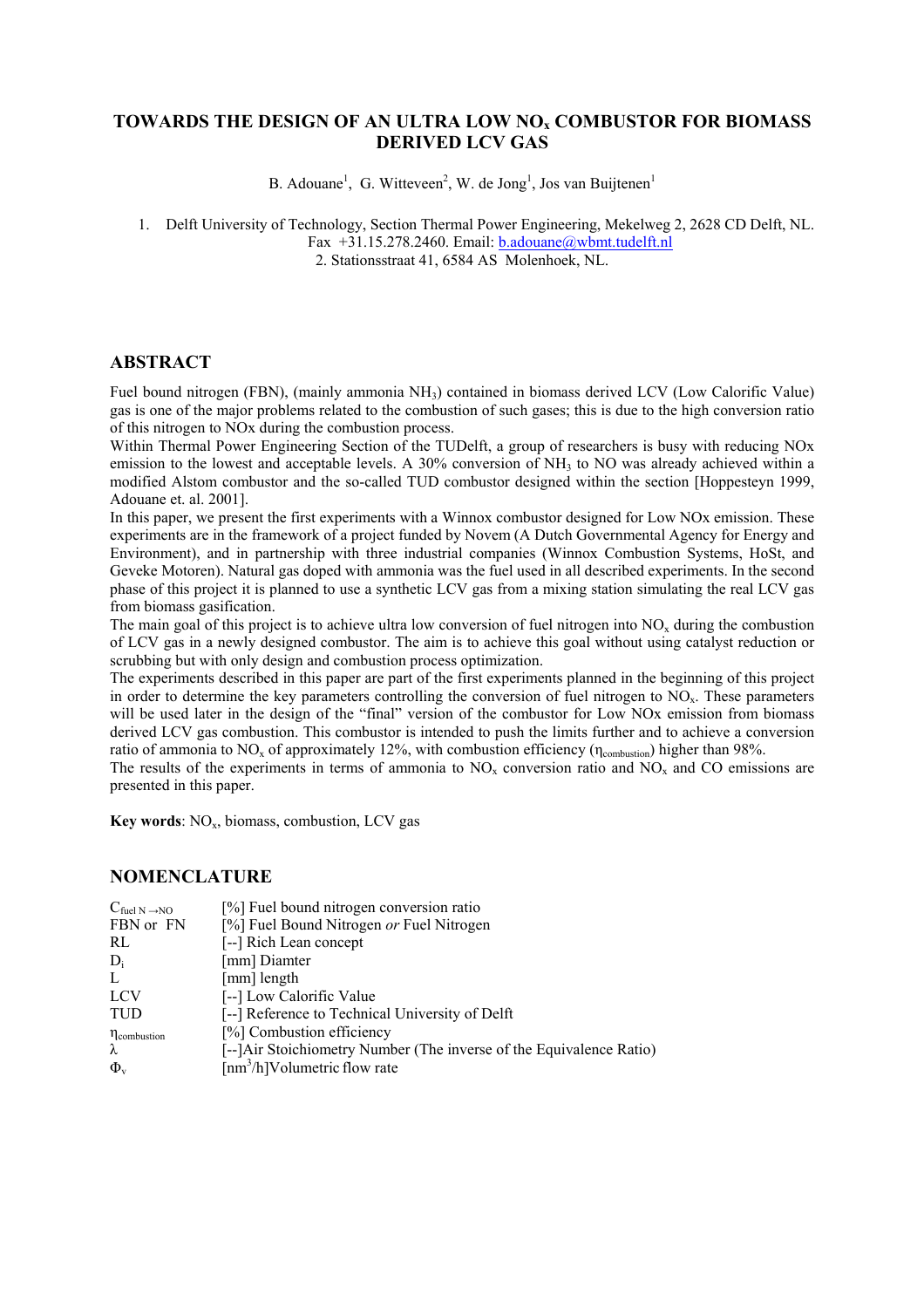### **1. INTRODUCTION**

Biomass derived LCV gas is an important green fuel alternative susceptible to play a crucial role in the coming years. It is expected that worldwide primary energy consumption will nearly double in the next 20 years. During this period the contribution of renewable energy sources will increase [IEA 2001].

With more concern about emissions, although biomass derived LCV gas is CO<sub>2</sub> neutral; it has its own problems related to pollution. The major problem related to the combustion of biomass derived LCV gas is the high  $NO<sub>x</sub>$ emissions due to the high fuel nitrogen [AL-Shaikhly et al. 1994].

Many methods are used to decrease these emissions; including scrubbing, catalytic reduction, and system optimisation. In this paper we will concentrate on the reduction of  $NO<sub>x</sub>$  emissions by optimizing the combustion process; this is done by optimising the design and the process for the lowest possible emissions.

Due to the non-availability of the mixing station for the generation of the LCV gas at the time of these experiments, it was decided to use natural gas doped with ammonia. Although natural gas represents some disadvantageous regarding high flame temperatures and high methane content which could enhance in fact the conversion of  $NH_3$  to  $NO_x$ , it was decided to use this fuel because it can still define the key factors for the conversion of ammonia to  $NO<sub>x</sub>$ , which will be the basis of the final design, and with the fact that we are dealing with the worse case in conversion (due to high flame temperatures and methane content), we expect that the conversion ratio to obtain with real LCV gas (in the project second phase) will be significantly lower.

The combustor used in these experiments was designed to work in two modes; Rich-Lean and Lean-Lean modes. Starting from the RQL (Rich Quench Lean) concept for low  $NO<sub>x</sub>$  emissions from natural gas and fuels with high level of fuel bound nitrogen [Griebel 1997], we tried to optimise the combustor to simulate an RL (Rich-Lean) combustion system, trying to apply the same concept for LCV gas.

Bearing in mind that when dealing with biomass derived LCV gas, the main issue with emissions is from fuel NOx resulting from the conversion of fuel nitrogen. The question was how would the combustor behave with the new situation. It turned out that the RL (Rich-Lean) concept doesn't reduce fuel NO<sub>x</sub>, significantly. This because the concept plays on the temperature factor which is not a big issue for fuel  $NO<sub>x</sub>$  from LCV gas, because the flame has relatively quite low temperature compared to natural gas. The issue is that, when ammonia is cracked in the first stage (even at low temperatures), it will immediately convert to  $NO<sub>x</sub>$  when it sees oxygen or OH radicals. From the RQL concept, it was believed that the rich stage will let the fuel bound nitrogen convert to  $N_2$ followed by a quick quench by air and a last lean stage for burnout will lead to low NO<sub>x</sub> [Hoppesteyn 1999], this was not the case in these experiment with RL concept.

This paper presents the preliminary experiments prior the final design of the combustor which will be tested intensively with LCV gas from diluted natural gas and later with a more "real" LCV gas from a mixing station of the main gases contained in the biomass derived LCV gas. Of course it will not contain all contaminants contained in the biomass derived LCV gas, but we think it will simulate well the LCV gas.

Optimising the Winnox combustor by tuning the primary and secondary air for the lowest emissions with stable combustion regime shows a good and promising trend in minimising NO<sub>x</sub> emissions. It could get to very low conversion ratios for high ammonia contents and it could reach an optimal stoichiometric point with the lowest conversion ratio of ammonia. This was reproducible with different regimes and ammonia contents in the gas. This achievement was of a great importance for us in trying to understand the mechanism of fuel  $NO<sub>x</sub>$  formation. This key parameter controlling the conversion of fuel nitrogen to  $NO<sub>x</sub>$ , is used in the design of the new version of the Winnox combustor which will be tested in the following phase of this project.

## **2. DESCRIPTION OF THE WINNOX COMBUSTOR**

Winnox combustor (figure 1) was originally, designed to be mounted on a Rover gas turbine and to combust biomass derived LCV gas. This explains the presence of a bending in the construction. It has a diameter of  $(D_1=171$ mm) on the burner head side, and diameter  $(D_2=105$ mm) on the exhaust side and a total length of (L=685mm). The thermal power output at 3.2 bar is approximately 600kW. The combustion chamber exit temperature is approximately 1150 K at full load. (For the Rover gas turbine operational conditions).

The same Winnox combustor was selected to be used in the frame work of the current Novem funded project for a set of first experiments aiming to define the design parameters to be adopted in the newly version of a low NO<sub>x</sub> combustor for biomass derived LCV gas.

In these experiments, the combustor was operated between 50 and 100 kW $_{th}$  at atmospheric pressure, this is done in order to avoid high temperatures. The total airflow was between 80 and 110 nm<sup>3</sup>/h.

Figure 1 shows a cross section of the Winnox combustor. The air is admitted through one air inlet then it is split to primary and secondary air. The primary air flows between the inner and outer liners, cooling the inner liner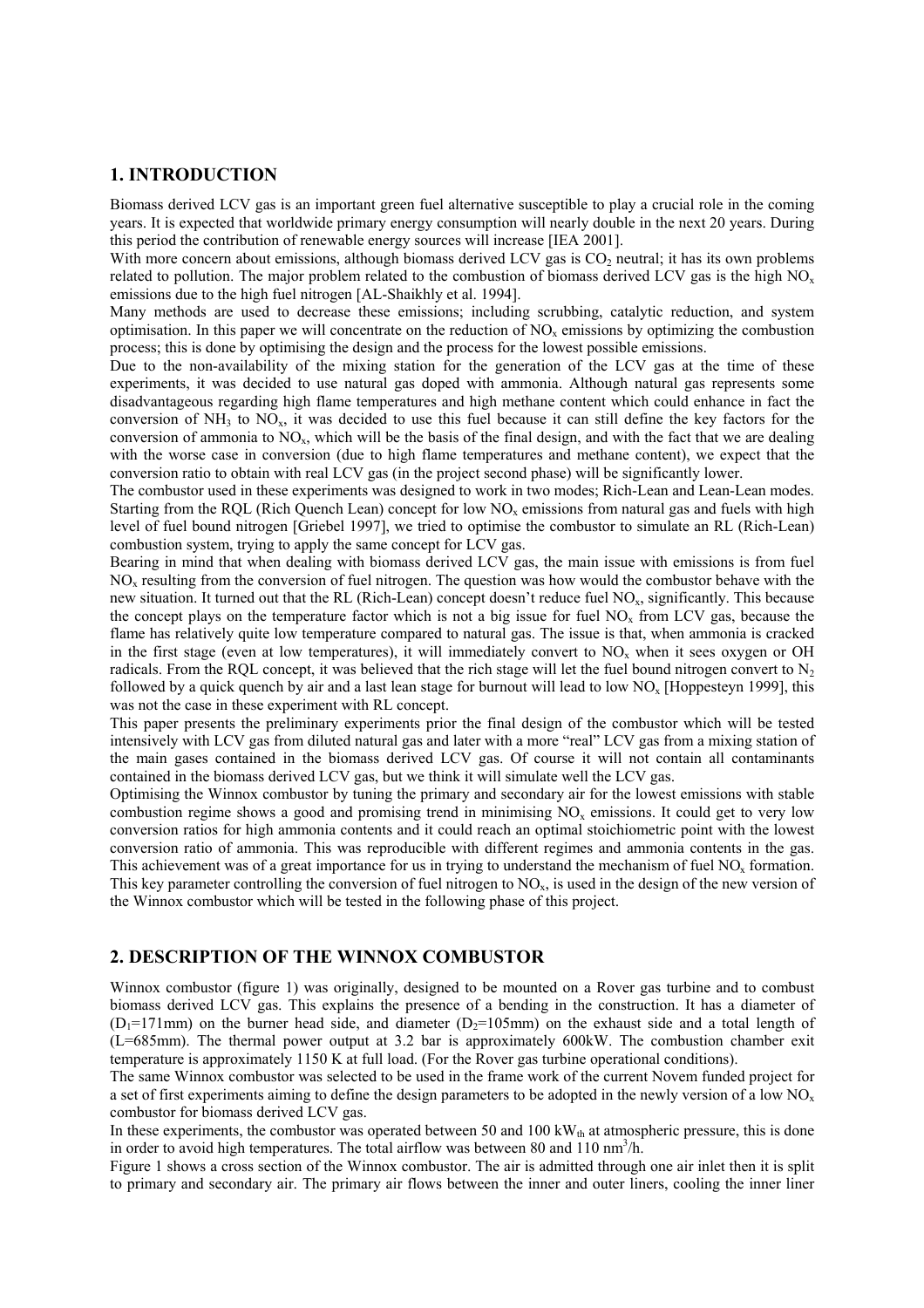and preheating the primary air to approximately 200 ºC before it enters the main swirling head of the burner. The secondary air enters the combustor through 9 holes on the circumference of the second stage with a diameter of 8mm.

The combustor contains a deflection plate mounted in between the primary and secondary stage, this plate plays a big role in separating the two regions, per consequence we make sure that we have definitely two flames in case of Rich Lean mode, and it also enhances the mixing in the firs stage.



Figure 1. Winnox combustor for LCV gas combustion

#### **3. EXPERIMENTS DESCRIPTION**

All the experiments were performed using natural gas doped with NH<sub>3</sub>. This because of the non availability of the mixing station for synthetic LCV gas generation at the time of these experiments. Although, natural gas can present some disadvantageous because of the high flame temperature and the effect of high methane concentration, but, as these first experiments are meant to define the key parameters controlling the conversion of  $NH<sub>3</sub>$  to  $NO<sub>x</sub>$ , we judged acceptable the generated results. The mixing station will be used in the second phase of the project. We are convinced that we are dealing with the worse case of fuel nitrogen and if we could optimise our combustor to the lowest possible emissions using natural gas doped with ammonia, there is a big hope that the achieved conversion ratio will be lowered further when using the real synthetic LCV gas. This was the driving force for going further with those experiments.

The combustion chamber was operated with a capacity ranging from 50 to 100 kW.

The strategy in these experiments was to look at the effect of ammonia concentration in fuel gas on the emissions in terms of NOx, and to investigate the effect of different operational regimes and equivalence ratios on the emissions.

The combustor, in each testing day is first fired without ammonia injection, set to it its optimum regime in terms of emissions and capacity, and then we start ammonia injection, and tuning the combustor regime by adjusting air and gas to find the optimal operational regime giving the lowest emission in terms of CO and NOx and thus the lowest conversion ratio of ammonia to  $NO<sub>x</sub>$ .

### **4. NO FORMATION**

NO is the dominant constituent of  $NO<sub>x</sub>$  in diffusion flames, this was confirmed in early experiments with an integrated combustion system with a PFBG (Pressurized Fluidized Bed gasifier) [Hoppesteyn, 1999], where we found out that  $NO<sub>2</sub>$  in the flue gas was 5 to 8 orders of magnitude lower than the concentration of NO: Other nitrogen containing species (with the exception of molecular nitrogen), such as  $N_2O$ , NH<sub>3</sub> and HCN, were not detected in the exhaust gas. [Adouane et al. 2003].

Because of the relatively low flame temperature in the case of LCV gas combustion, the thermal NO is negligible compared to the fuel NO resulting from the fuel bound nitrogen contained in the fuel gas. The major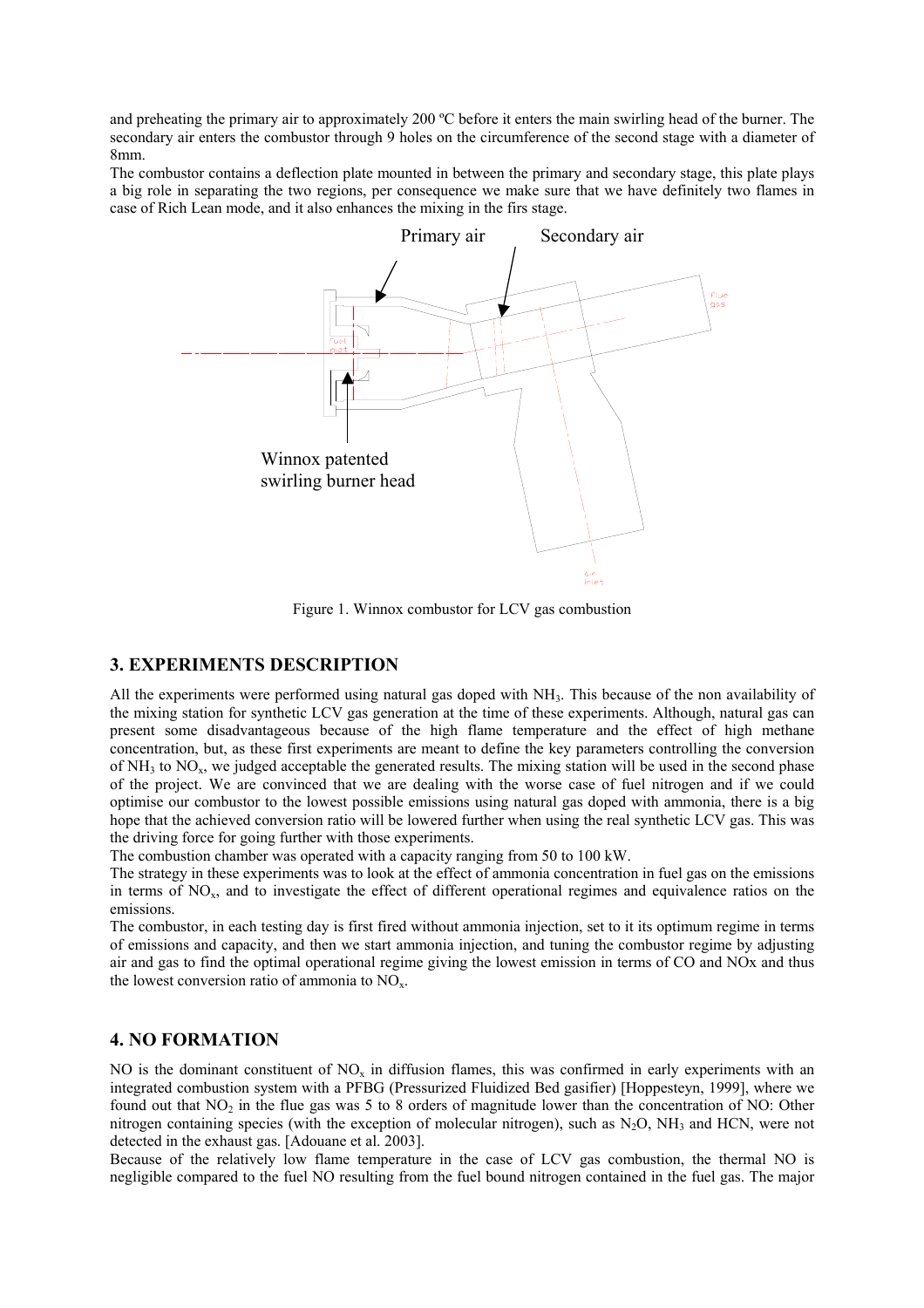mechanism responsible for the NO emission in the combustion of LCV fuel gas is the fuel NO mechanism (mainly conversion of NH3 and HCN to NO). This hypothesis is still valid for our experiments since the combustor is set to its lowest  $NO<sub>x</sub>$  emission before ammonia injection, then we start  $NH<sub>3</sub>$  injection, so we could correct our  $NO_x$  emission to only fuel  $NO_x$  by subtracting the initial  $NO_x$  emission from ammonia-free gas, which corresponds to thermal  $NO<sub>x</sub>$ .

Since the concentration of NO is zero in the fuel gas and the concentration of  $NH<sub>3</sub>$  in the flue gas is zero, the conversion of FBN to NO can be defined as:

$$
C_{\text{field }N \to NO} = \frac{[NO \text{ ]} \text{ J}_{\text{file gas}} \cdot \Phi_{\nu, \text{file gas}}}{[NH \text{ }_{3} \text{ }]_{\text{LCV}} \text{ }_{\text{field gas}} \cdot \Phi_{\nu, \text{LCV}} \text{ }_{\text{field gas}}} \cdot 100 \text{ %}
$$
 (1)

In this definition it is assumed that all NO is attributed to the fuel NO mechanism.

## **5. RESULTS AND DISCUSSION**

These experiments were performed in order to define the key parameters controlling the conversion ratio of ammonia to  $NO<sub>x</sub>$ . Although the fuel used is natural gas, which differs a lot from LCV gas from biomass gasification, it is judged that it could still be used to define those key parameters dominating the conversion of fuel nitrogen to  $NO<sub>x</sub>$ 

Figure 2 shows clearly the trend of ammonia conversion ratio versus ammonia concentration in the fuel gas, in this experiment, the combustor was operated at its lowest optimal conversion ratio, with  $O<sub>2</sub>$  in the exhaust between 3.4 and 4.7%, which was found to be the optimal range of  $O<sub>2</sub>$  for the lowest conversion of NH<sub>3</sub>. Decreasing ammonia concentration affects drastically the conversion ratio inversely. Increasing ammonia concentration 20 times results in a decrease of the conversion ratio of about 4 orders of magnitude.



Figure 2: Effect of ammonia concentration on the conversion ratio of  $NH_3$  to  $NO<sub>x</sub>$ .

In figure 3, we see the trend of NH<sub>3</sub> to NO<sub>x</sub> conversion ration versus  $O_2$  in the exhaust at high and low ammonia concentration in the gas. The deep is very clear at high ammonia concentration in the fuel gas and relatively flat at low ammonia concentration. The deep is seen at  $O_2$  about 4% in the exhaust. This finding is also of a very big importance for the determination of the conversion of ammonia to  $NO<sub>x</sub>$  controlling parameters. It shows clearly a competing effect between the first and second stage which ends by an optimal point for the conversion ratio at about  $4\%$  O<sub>2</sub> in the exhaust.

From the design characteristics, we know that at about  $4\%$  O<sub>2</sub> in the exhaust, the first stage is at about stoichiometry,  $(\lambda \approx 1)$ . It was surprising when we found out that the combustor gives the lowest conversion ratio when the first stage is at about stoichiometry. This explains the competing effect inside the combustor between  $NO<sub>x</sub>$  production and destruction. At this point  $(O<sub>2</sub>=4\%)$ , the combustor is operating at its optimal point leading to the lowest conversion ratio of NH<sub>3</sub>.

The curve demonstrates also clearly the factor of 10 to 100 orders of magnitude between ammonia concentration and conversion ratio respectively. This finding in addition the deep described above is the corner stone for the optimisation of the combustor for the lowest ammonia to  $NO<sub>x</sub>$  conversion.

In figure 3, we see that the behaviour of the combustor for low and high ammonia concentration in the fuel gas. At 4 % O2, we got a lowest conversion of about 4% which is acceptable for high NH<sub>3</sub> containing fuel gas. We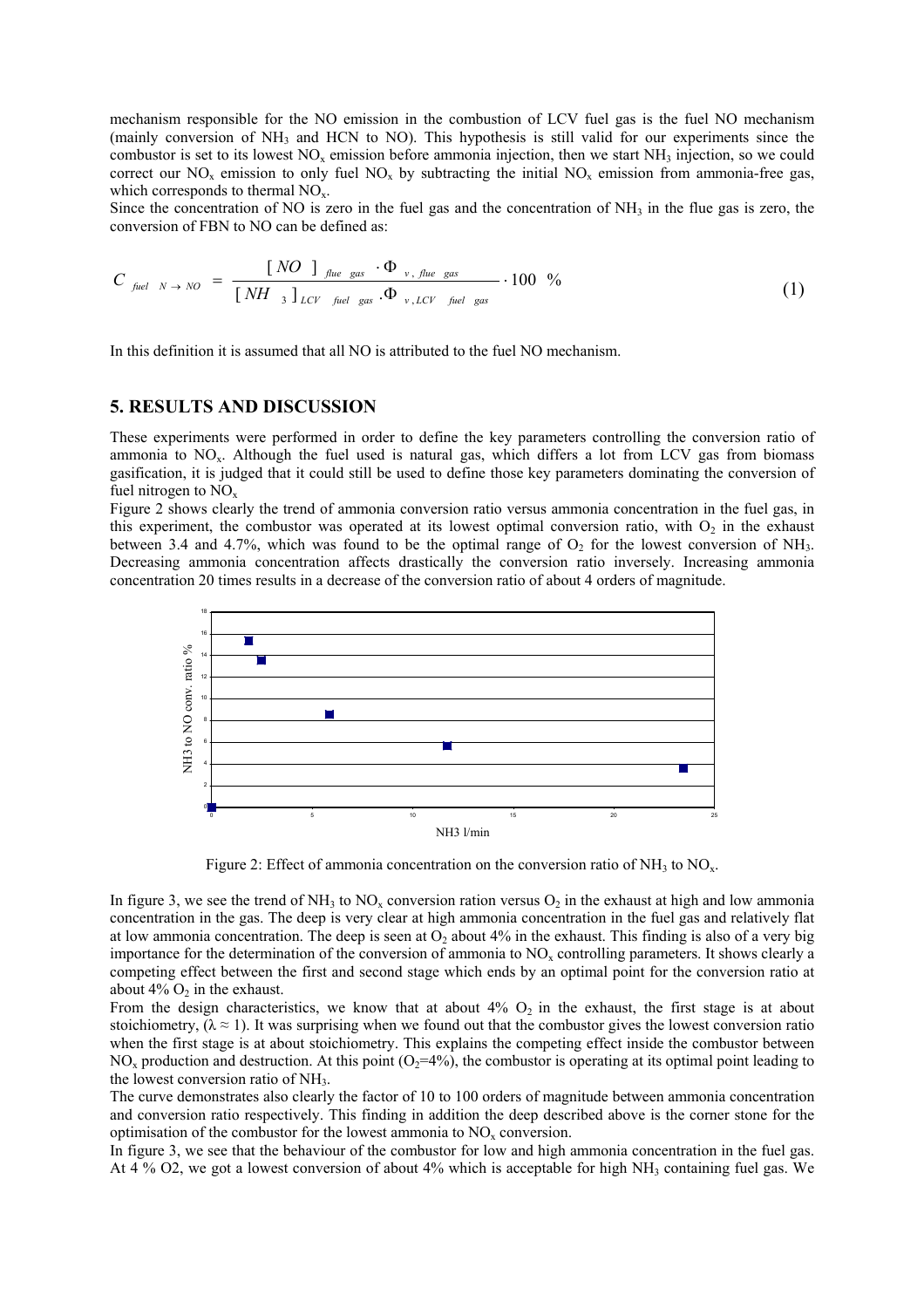don't know exactly what are the chances to get this conversion ratio very low than this in order to reduce further  $NO<sub>x</sub>$  emissions.

For low NH3 content (1300 to 2000ppm), Figure 3 shows that the lowest conversion ratio was at about 50% which is relatively high compared to the results obtained with Alstom UK swirling combustor [Hoppesteyn 1999] where 30% conversion ratio was obtained. But it is comparable to the results obtained with a TUD combustor [Adouane, 2003], [van der Wel, Adouane 2002]. We believe that this relatively high conversion ratio at low  $NH_3$  content in the gas is very related to the fuel used in these experiment, which is natural gas leading to high flame temperature enhancing the conversion of  $NH_3$  to  $NO_x$  and also without excluding the effect of thermal NO<sub>x</sub> (in spite of the correction done at the beginning for thermal NO<sub>x</sub>), in addition to the role that may play  $CH_4$  acting as a catalyst in favour of  $NO<sub>x</sub>$  production.

From what is said we believe that our Winnox combustor under investigation now will perform much better with real LCV gas from biomass gasification because of the low concentration of methane and also the low temperature, which when reducing both of them would enhance obtaining lower conversion ratios of  $NH<sub>3</sub>$  to  $NO_{x}$ .



Figure 3: NH3 to NOx conversion ratio at two high and low ammonia concentration

Figure 4 shows the conversion ratio of NH<sub>3</sub> to NO in addition to CO emissions. Oxygen on the x-axis is ranging from 1 to 3.5%. From the design characteristics of the Winnox combustor, it is known that throughout all this range (1 to 3.5% O2) the first stage is under-stoichiometric, which means that the first stage continue its production/destruction of NO<sub>x</sub> all along this range of O<sub>2</sub>. It is clearly seen that going from 1% to 3.5% O<sub>2</sub>, the conversion ratio of NH<sub>3</sub> to NO has decreased by one order of magnitude (from 30 to less than 15%), which is quite important. Arriving 3.5% O2 in the exhaust, CO was already in the acceptable level.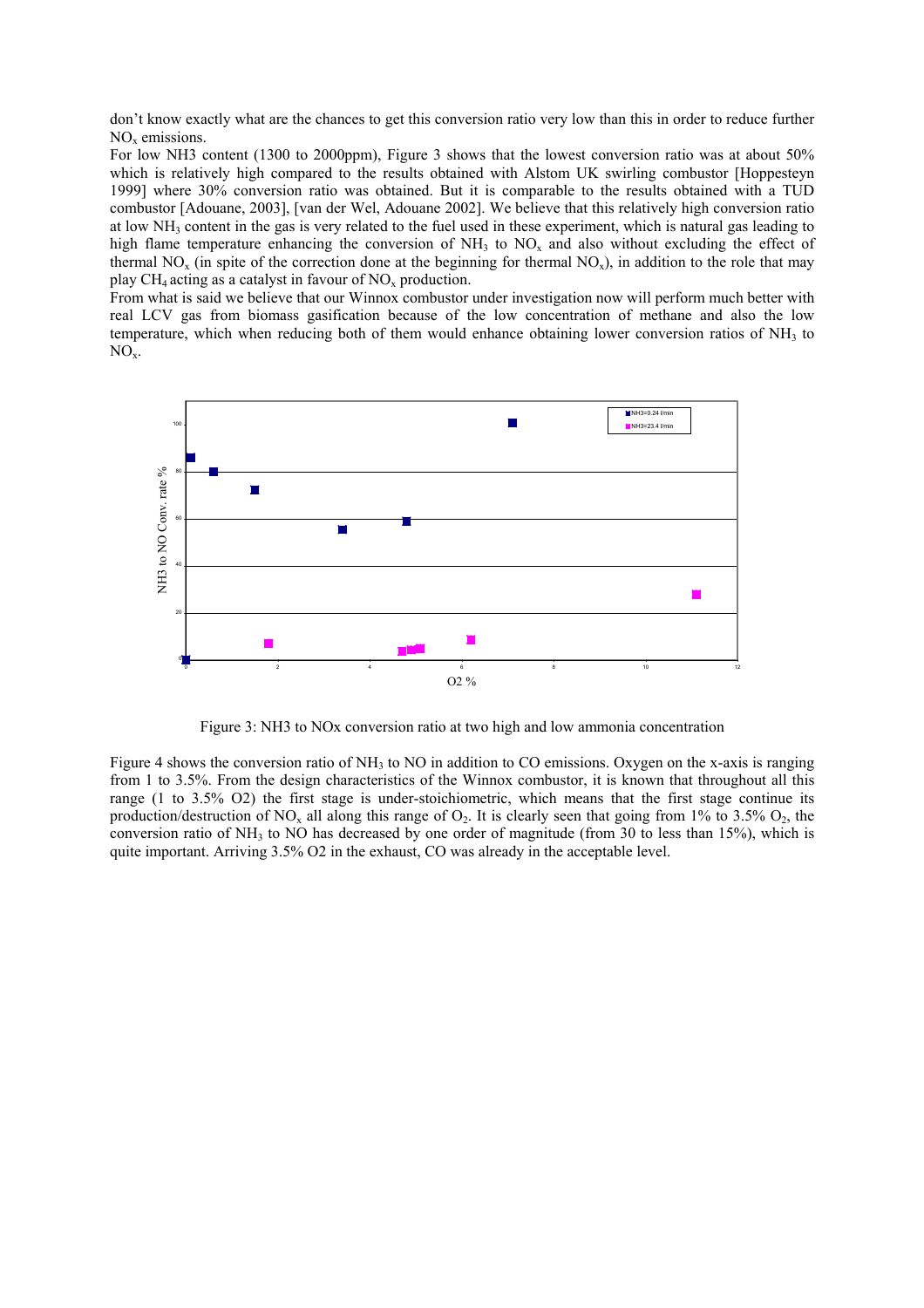

Figure 4: NH<sub>3</sub> to NOx conversion and CO emission versus  $O_2$  in the exhaust (NH<sub>3</sub>=2.47 l/min)

Figure 4 shows  $NO<sub>x</sub>$  and CO emissions versus  $O<sub>2</sub>$  in the exhaust at low ammonia content in the fuel gas. Here we see the same deep in the  $NO<sub>x</sub>$  curve at  $O<sub>2</sub>$  about 4% in the exhaust.



Figure 4: CO and NO<sub>x</sub> versus O<sub>2</sub> in the exhaust (NH<sub>3</sub>= 1300-2000 ppm)

# **CONCLUSIONS**

After the set of experiments performed on the Winnox combustor, the main key parameters controlling the conversion ratio of  $NH<sub>3</sub>$  to  $NO<sub>x</sub>$  were determined

- The RL (Rich Lean) concept doesn't reduce the NH<sub>3</sub> conversion to NO<sub>x</sub> (fuel NO<sub>x</sub>) as it does for thermal  $NO<sub>x</sub>$  from natural gas combustion.
- The conversion ratio depends strongly on the concentration of NH<sub>3</sub> in the fuel gas, this controversial to the finding of [Hoppesteyn 1999] of being independent.
- The combustor with two stages has an optimal regime resulting in the lowest possible conversion ratio, this was achieved at  $O_2$  about 4 % in the exhaust, this corresponds to an optimal production/destruction of NOx in the first and second stage
- At 4% O2 in the exhaust, and from the design information, the first stage is operating at about stoichiometry ( $\lambda \approx 1$ ), and this corresponds to the lowest conversion, this means that at this stoichiometry, and because it is not deeply rich in the first stage, the combustor produces